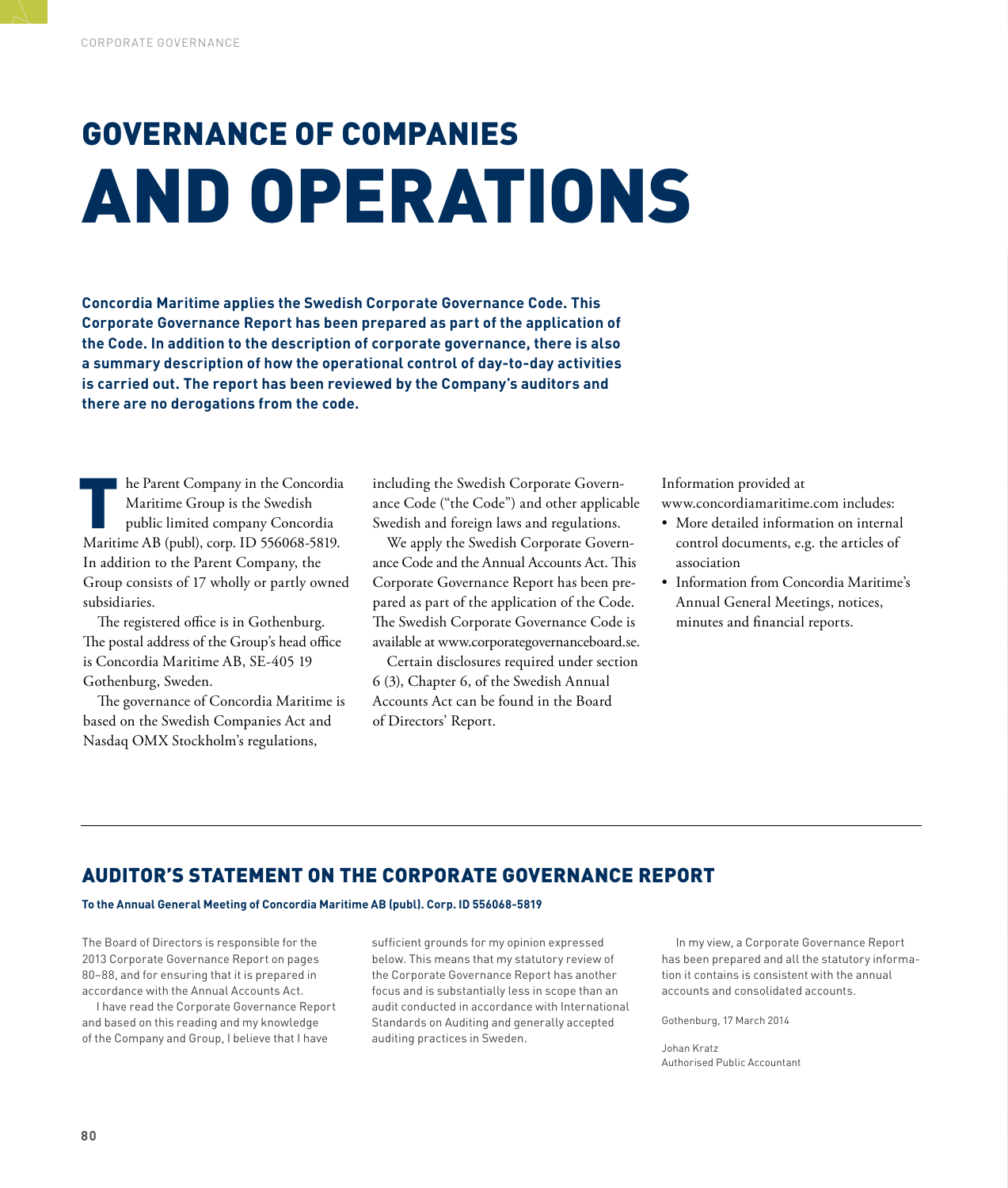

### HOW DOES THE CONCORDIA MARITIME–STENA SPHERE COOPERATION WORK IN PRACTICE?

The close cooperation between Concordia Maritime and the related companies within the Stena Sphere means that our operations can be conducted cost-effectively and it provides access to world-leading expertise in all areas of shipping – from shipbuilding and manning to technical operation, chartering and commercial operation.

It is management's belief that the cooperation is one of Concordia Maritime's main strengths compared with its competitors, even though the relationship is associated with some risk, as services are purchased from a small number of suppliers. Concordia Maritime and the Stena Sphere also have a certain brand interconnection.

Stena Bulk conducts tanker operations in parallel with Concordia Maritime, although an agreement, signed when the company was established 30 years ago, regulates the relationship between the two companies in terms of new business. The agreement is advantageous to Concordia Maritime, providing the right to opt for 0, 50 or 100 percent participation in each new business opportunity developed by Stena Bulk.

Some vessels are chartered through Stena Weco, of which Stena Bulk is a joint owner

(50 percent) and the CEO of Concordia Maritime is a Board member. In practice, the same agreement applies to Concordia Maritime and Stena Weco, with the exception of transactions shorter than one year.

 Concordia Maritime purchases services from the Stena Sphere companies in the following areas:

- Vessel charter: Stena Bulk and Stena Weco
- Commercial operation (and administration): Stena Bulk and Stena Weco
- Operation and manning of the Group's vessels: Northern Marine Management
- Technical Support: Stena Teknik
- Purchases of bunker oil: Stena Bulk
- Insurance: Stena Rederi AB
- Office rent and office services: Stena Rederi AB

All related party transactions are conducted on commercial terms and at market-related prices. The agreements between the parties are reviewed annually. Alongside the agreements, there is a policy document which regulates areas such as practical management of business opportunities, information management and logging procedures.

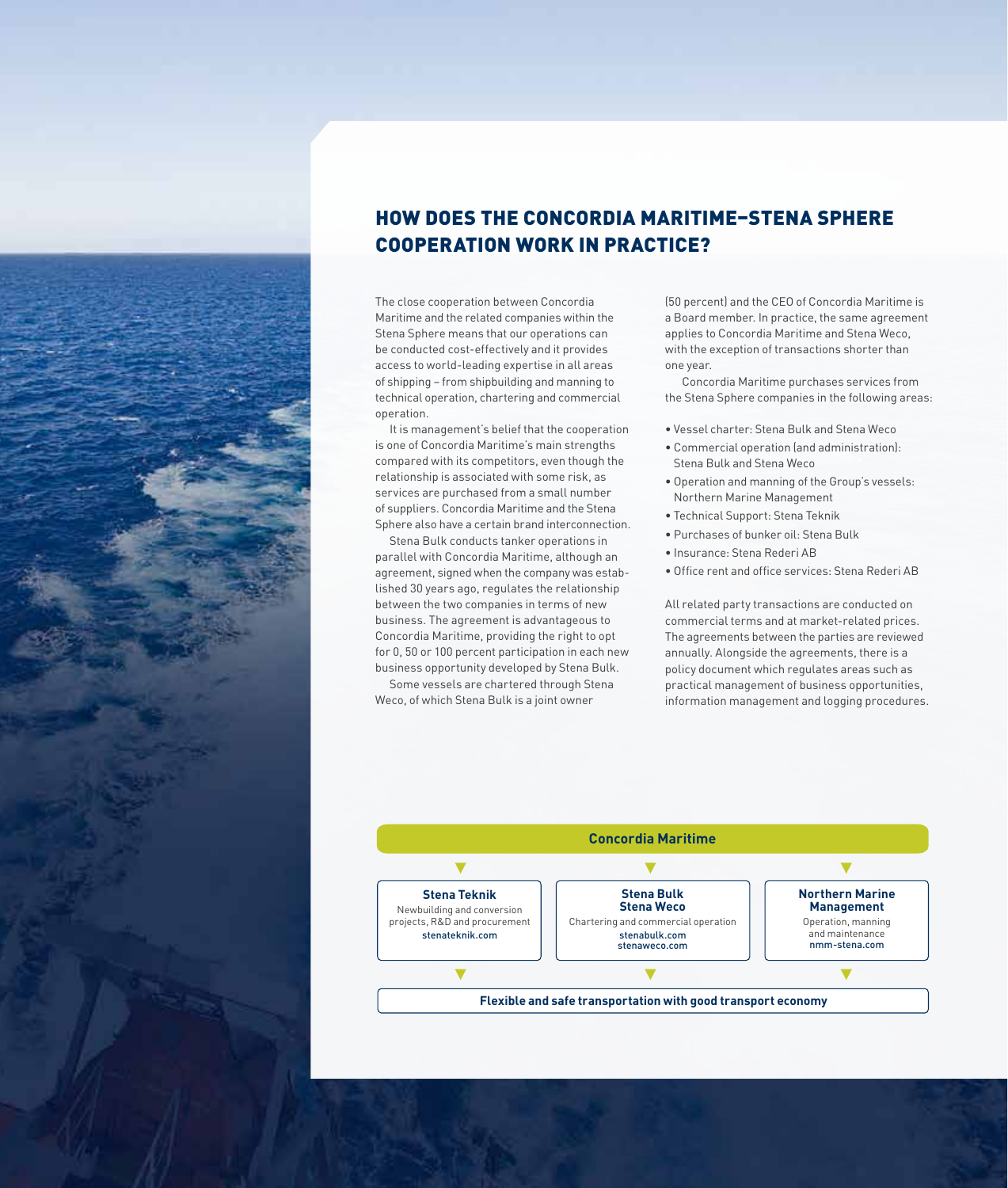# PRINCIPLES OF CORPORATE GOVERNANCE



#### **The corporate governance and control of our operations can be described from several perspectives.**

**1** As a public and listed Swedish company, Concordia Maritime is governed by a number of laws and regulations. Among the most important of these are the Swedish Companies Act, the Swedish Annual Accounts Act, International Financial Reporting Standards, Nasdaq OMX Stockholm's listing agreement, rules for issuers and the Swedish Corporate Governance Code.

**2** From an ownership perspective, business operations are governed by a Board of Directors elected by the shareholders. The Board formulates the frameworks for the operations, appoints the CEO and exercises control over the Company's management. The Board has the services of a shareholder-elected auditor, whose job is to provide audit reports on the annual accounts and consolidated accounts for Concordia Maritime AB (publ) and administration of the Company by the Board and CEO.

**3** The day-to-day operations are ultimately controlled by the customers' demands for efficiency and reliability. We have chosen a strategy that involves collaboration with a number of subcontractors in areas which include commercial operation and ship management. These collaborations are covered by agreements and policies, as well

as mutual trust and full transparency. There is an extensive exchange of information between the parties and here, too, the control and reporting systems are well developed.

**4** In addition to these legal control mechanisms, the business activities are subject to and governed by a number of industry-specific regulations. The most important of these are the UN, EU and US regulations related to shipping and trade in oil and petroleum products, and oil companies' own ship inspections (vetting). There are also regulations related to individual flag states, classification societies and national maritime authorities. All these bodies exercise continuous control of the business down to ship level.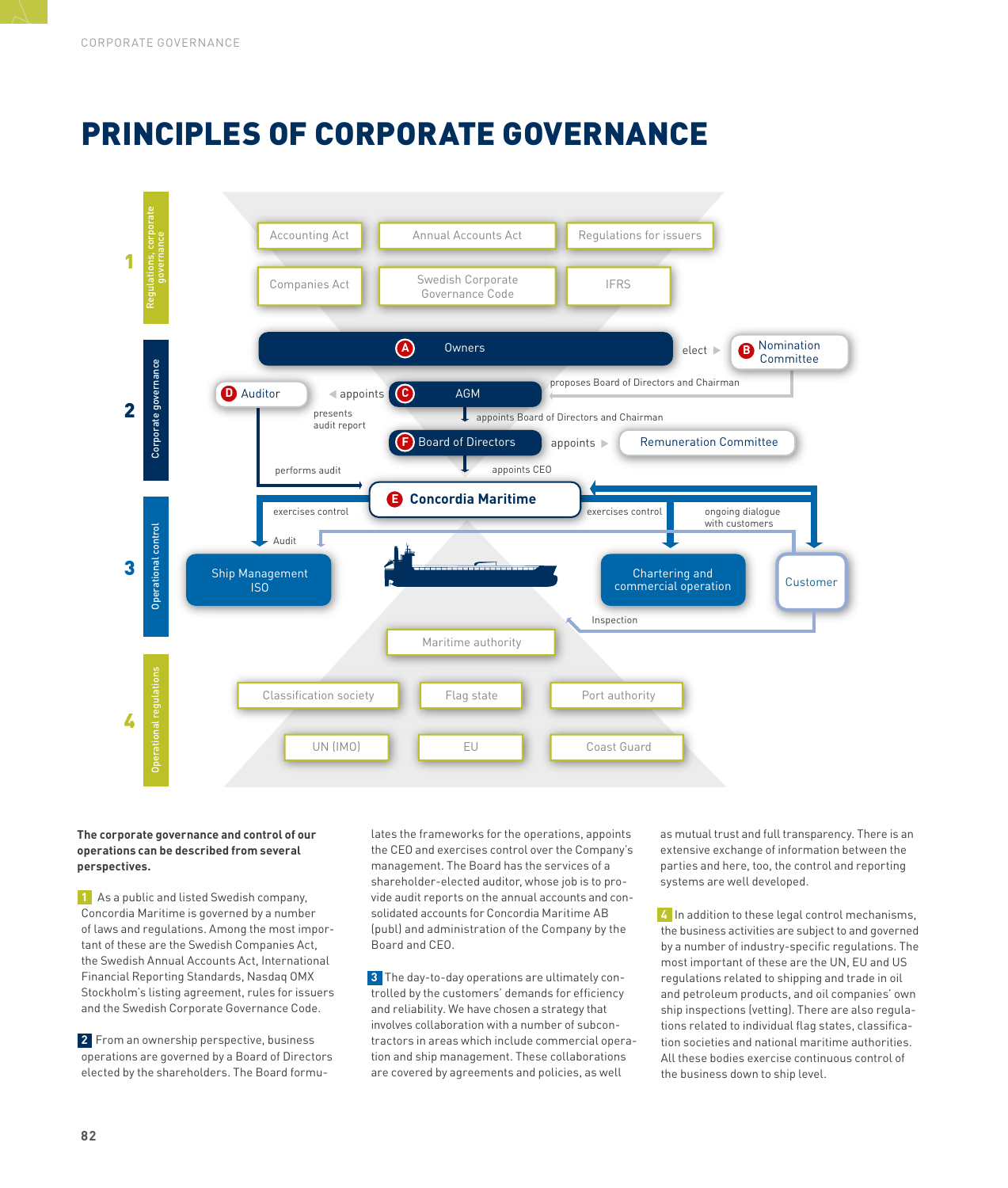### **<sup>A</sup>** VOTING RIGHTS

The share capital consists of class A shares and class B shares. All shares carry equal entitlement to a share of the Company's assets, earnings and dividends. The par value is SEK 8 per share. Class A shares carry ten votes per share and class B shares one vote per share. At the end of the year, all class A shares were controlled by the Stena Sphere. At 31 December 2013, share capital amounted to SEK 381.8 million, divided between 47.73 million shares, of which 43.73 million were B shares. The total number of votes is 83.73 million.

### **<sup>C</sup>** SHAREHOLDERS' MEETING

The general meeting of shareholders is the highest decision-making body at Concordia Maritime. Participation in decision-making, requires the shareholder's presence at the meeting, either in person or through a proxy. In addition, shareholders must be registered in their own name in the share register by a specified date prior to the meeting and must provide notice of participation in the manner prescribed.

Resolutions at the meeting are normally adopted on the basis of a simple majority. However, for certain matters, the Swedish Companies Act stipulates that resolutions must be approved by a larger proportion of the votes cast and shares represented at the meeting.

The Annual General Meeting is held in the Gothenburg region in the second quarter of each year. The meeting decides on matters concerning adoption of the annual report, dividends, remuneration of the Board and auditors, election of Board members and, when necessary, auditors, guidelines on remuneration of Group management as well as other important business. Individual shareholders wishing to have business considered at the AGM can normally request this, in good time before the meeting, via arsstamma@concordiamaritime.com.

An extraordinary general meeting may be held if the Board considers this necessary or if the Company's auditors or shareholders owning at least 10 percent of the shares so request.

### **B** NOMINATION PROCESS

The nomination process for the election of Board members includes appointing a nomination committee consisting of three members. The members shall comprise the Deputy Chairman and one representative from each of the two largest shareholders (in terms of voting power), should they wish to serve on the committee.

The composition of the nomination committee is based on shareholder statistics as at the last banking day of August in the year prior to the meeting. The names of representatives on the nomination committee and the shareholders they represent shall be announced on the website immediately after their appointment, but no later than six months before the Annual General Meeting.

If the structure of major shareholders should change during the nomination process, the composition of the nomination committee may be changed to reflect this. Shareholders wishing to submit proposals to the nomination committee are able to do so via arsstamma@concordiamaritime.com.

The guidelines issued to the largest owners regarding their choice of representatives state that the individual in question must have knowledge and experience relevant to Concordia Maritime. The rules on the independence of board members contained in the Swedish Corporate Governance Code are observed.

The nomination committee's tasks include submitting proposals to the next AGM concerning the following areas:

- Chairman of the meeting
- Board members
- Chairman of the Board
- Remuneration of each Board member
- Remuneration for committee work
- Nomination committee for the following year

The nomination committee's proposals and a report on its own work shall be published no later than the date of the notice convening the meeting. Shareholders are given the opportunity to submit nomination proposals to the nomination committee.

### **D AUDITOR**

The auditor provides an audit report on the annual accounts and consolidated accounts for Concordia Maritime AB (publ), the administration of the Board and the CEO and the annual accounts for other subsidiaries.

The audit is conducted in accordance with the Swedish Companies Act and International Standards on Auditing (ISAs) issued by the International Federation of Accountants (IFAC). The auditing of annual financial statements for legal entities outside Sweden is conducted in accordance with laws and other regulations in each country and

in accordance with IFAC's generally accepted auditing standards on providing audit reports for legal entities.

An auditor is proposed by the nomination committee and elected by the AGM for a period of one year. At the 2013 AGM, Johan Kratz, KPMG, was elected as the Company's external auditor until the 2014 Meeting.

The auditor's fees are charged on a current account basis. In 2013, KPMG received fees totalling SEK 2.0 million.

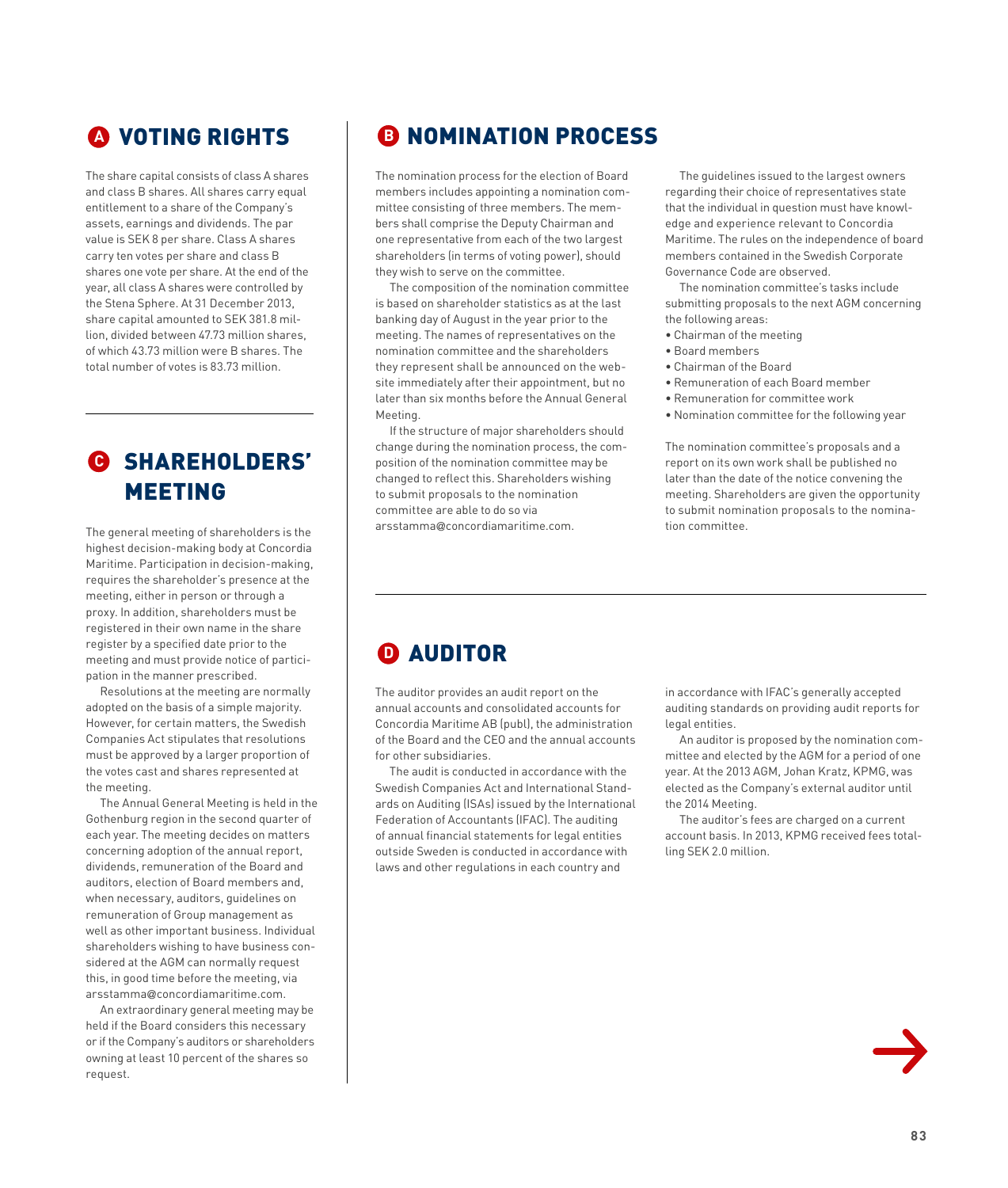

#### **Management and corporate structure**

**CROUP**<br> **Management and corporate structur**<br>The Group comprises the Parent Company<br>
Concordia Maritime AB (publ) and a numbe<br>
of 6000 companys without whiten the Board for interactive report<br>
of the CEO. The Parent Compan The Group comprises the Parent Company Concordia Maritime AB (publ) and a number of Group companies, which ultimately report to the CEO. The Parent Company's own organisa tion consists solely of company management and administration. Other functions are pur chased. At the end of 2013, the total number of employees in the Group was 394, 388 of whom were seagoing.

#### **CEO and Group management**

In addition to the CEO, Group management con sists of the CFO and general managers of the subsidiaries. The CEO is appointed by, and receives instructions from, the Board.

The CEO is responsible for the day-to-day management of the Company in accordance with the Board's guidelines and instructions. The CEO also produces information and decision-support material prior to Board meetings and attends the meetings in a reporting capacity.

The CEO is also responsible for commu nication and quality assurance of contact with the Company's cooperation partners.

#### **Remuneration of Group management**

We endeavour to offer total remuneration that is both fair and competitive. All employees receive remuneration in the form of fixed salary and the opportunity to earn a bonus. Guidelines on remu neration of Group management are adopted by the Annual General Meeting.

Remuneration of the CEO is thereafter deter mined by the remuneration committee. Remuner ation of other senior executives is prepared and decided on by the CEO. For further information on remuneration, long-term incentive programs and pension plans, see note 4 in the financial report.

### **E** BOARD OF DIRECTORS

#### **Tasks of the Board**

The Board's main task is to manage the Group's affairs in a manner that creates the optimum conditions for a good long-term return on capital. The Board's work is mainly regulated by the Swedish Companies Act, the Company's articles of association, the Code and the rules of proce -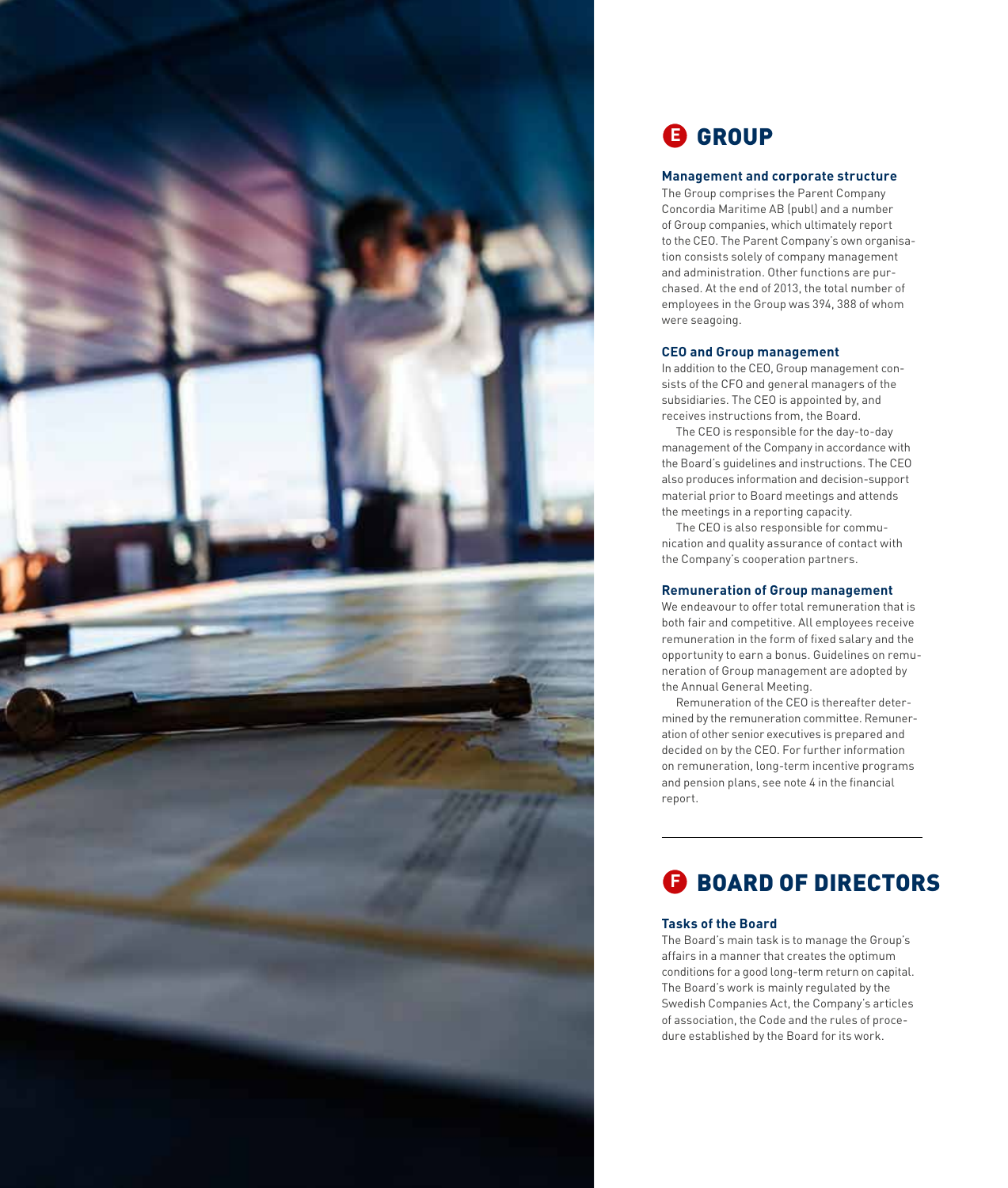The Board makes decisions on matters concerning the Group's overall objectives, strategic direction and major policies, as well as important issues related to financing, investments, acquisitions and disposals. The Board monitors and deals with follow-up and control of the activities of the Group, the Group's communication and organisational matters, including evaluation of operational management. The Board's responsibility includes appointing and, where appropriate, dismissing the company's CEO. The Board also has overall responsibility for establishing effective systems for internal control and risk management.

#### **Rules of procedure and Board meetings**

Every year, the Board adopts rules of procedure for its work. These rules of procedure are revised as needed. The rules of procedure contain a description of the Chairman's special role and tasks, and the areas of responsibility for the Board. According to the rules of procedure, the Chairman shall ensure that the Board's work is carried out efficiently and that the Board performs its tasks. The Chairman shall also organise and distribute the Board's work, ensure that the Board's decisions are implemented effectively and that the Board makes an annual evaluation of its own work. The rules of procedure also contain detailed instructions to the CEO and other corporate functions about which matters require the Board's approval. In particular, the instructions specify the maximum amounts that different decision-making bodies within the Group are authorised to approve with regard to credit, investments and other expenditure.

The rules of procedure stipulate that the statutory Board meeting shall be held immediately after the AGM. Decisions at this meeting include the election of the Deputy Chairman and who shall have signatory power for Concordia Maritime. In addition to the statutory meeting, the Board normally holds six regular meetings during the year. Four of these meetings are held in conjunction with the publication of the Group's annual and interim reports. The meetings are usually held in Gothenburg. Additional meetings, including conference calls, are held as required.

#### **Quality assurance in financial reporting**

Concordia Maritime is a company with a limited number of customers and a limited number of employees. The Company does not have a specific function for internal controls as there are relatively few transactions on an annual basis. The small number of transactions also makes financial reporting in the Company relatively easy to verify.

The CEO is ultimately responsible for ensuring the satisfactory functioning of internal controls. However, day-to-day work is delegated to the business administration and finance function.

The rules of procedure established by the Board each year include detailed instructions on which financial reports and other financial information are to be submitted to the Board. In addition to interim and annual reports, other financial information relating to the Company and its activities is also examined and evaluated on an ongoing basis.

#### **Control environment**

The core of the internal control over financial reporting is based on the Group's directives, guidelines and instructions, and on the structure of responsibility and authority that has been adapted to the Group's organisation in order to create and maintain a satisfactory control environment.

The principles for internal control and the directives and guidelines for financial reporting are contained in the Group's financial policy.

A fundamental component of our control environment is the corporate culture that is established in the Group and in which managers and employees operate. We work actively on communication and education with regard to the values described in an internal joint document which binds together the business area and is an important part of the common culture.

#### **Risk assessment**

Risks associated with financial reporting are evaluated and monitored by the Board as a whole. There is no separate audit committee; instead, audit matters are dealt with by the entire Board. Prior to examining interim and annual reports, Board members have access to relevant documentation well in advance of publication and the Board meeting preceding publication. The reports are then discussed in detail at the Board meeting. The CFO acts as rapporteur of the Group's results and financial position at the Board meeting and is, of course, available for any questions in the days before the meeting.

The Board also reviews the most important accounting principles applied in the Group with

respect to financial reporting, as well as significant changes to these principles. The external auditors report to the Board as necessary and at least once a year.

#### **Financial reporting and disclosures**

Concordia Maritime's procedures and systems for external communication are aimed at providing the market with relevant, reliable, accurate and timely information on the Group's development and financial position. We have an information policy that meets the requirements for a listed company. Financial information is provided regularly in the form of:

- Interim reports
- Annual reports
- Press releases on news that could affect the share price
- Quarterly presentations in the form of videos etc. on the company website
- High availability to all stakeholders via telephone and mail.
- Meetings with financial analysts and investors
- All reports and press releases are published on the company website www.concordiamaritime.com

#### **Evaluation of the Board's work**

Under the leadership of the Deputy Chairman, the Board conducts an annual evaluation of its work. The evaluation covers working methods, the working climate, the direction of the Board's work and access to, and the need for, special competence on the Board. The evaluation is used as an aid in developing the work of the Board and also acts as support for the nomination committee's work.

#### **Remuneration committee**

The Board has a remuneration committee, the main task of which is to propose principles for remuneration. The committee makes proposals on remuneration guidelines relating to:

- Targets and rationale for calculating variable pay
- The relationship between fixed and variable pay
- Changes in fixed or variable pay
- Criteria for evaluation of variable pay, long-term incentives, pensions and other benefits

The Committee also decides on salary and other terms of employment for the CEO. The committee consists of the Chairman and Deputy Chairman of the Board. The Committee met on two occasions in 2013.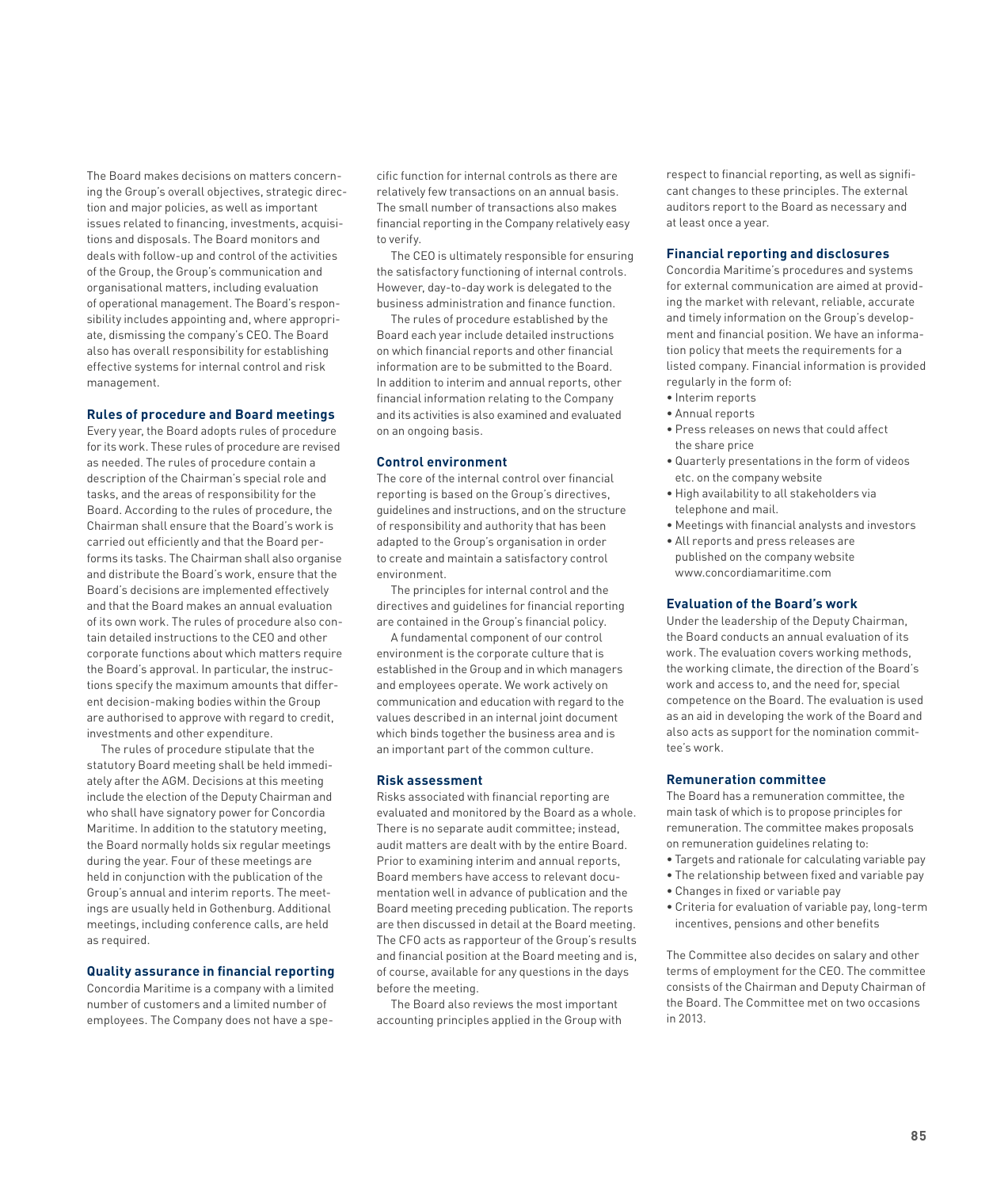### CORPORATE GOVERNANCE IN 2013

### THE WORK OF THE BOARD DURING THE YEAR

The Board held six ordinary meetings and one extra meeting during the year. All meetings except one were held in the Gothenburg area. At ordinary Board meetings, the CFO gives an account of the Group's results and financial position, including the prospects for the following quarters. The CEO deals with market situations, vessel employment, business plans, investments, the establishment of new operations, and acquisitions and disposals. The company's auditor attended the meeting in February 2014, at which the yearend accounts for 2013 were approved. All the meetings during the year followed an approved agenda. The agenda and docu-

mentation for each agenda item were sent to the Board members one week before the meetings. Karl-Magnus Sjölin, CFO at Stena Sessan, was the secretary at all the Board meetings. Significant business during the year included strategy, market assessments and financial risks.

#### **Independence**

In terms of independence, the Board of Directors is considered to be in compliance with Stock Exchange regulations and the requirements of the Code. Prior to the 2013 Annual General Meeting, all meeting-elected Board members apart from Dan Sten Olsson, Carl-Johan Hagman and Stefan Brocker

were assessed by the nomination committee as independent of both the major owners of the company and its executive management.

After further assessment, Stefan Brocker is considered as independent from 2014. Carl-Johan Hagman is considered nonindependent of Concordia Maritime's major owners, as he has a managerial function in the Stena Sphere. Dan Sten Olsson is considered non-independent of Concordia Maritime's major owners, as he is, among other things, the principal owner of Stena Sessan Rederi AB, which owns approx. 52 percent of the capital and 73 percent of the total voting power.

### NOMINATION **COMMITTEE**

The nomination committee for the period up to the 2014 meeting consisted of Carl Mikael von Mentzer (Deputy Chairman, Concordia Maritime), Karl-Magnus Sjölin (Stena Sessan AB) and Arne Lööw (Fjärde AP-fonden). The committee represented approx. 76 percent of the shareholders' votes. The composition of the committee was announced on Concordia Maritime's website on 15 October 2013. In 2013, the nomination committee had one meeting and a number of contacts over the telephone.

### ANNUAL GENERAL MEETING

The Annual General Meeting was held on 23 April 2013. The meeting was attended by 79 shareholders, in person or through a proxy, representing 77 percent of the votes. All meeting-elected Board members were present. Also present were the Company's auditor and members of the nomination committee.

The meeting's main decisions were as follows:

- Adoption of the Board's proposal for payment of a dividend of SEK 0.50 per share for 2012.
- Payment of annual fees to the Board of Directors (excluding travel expenses) were set at SEK 1,925,000, distributed

as follows: SEK 400,000 each to the Chairman and Deputy Chairman and SEK 225,000 to each of the other Board members who are not employees of the Group. The meeting also adopted auditors' remuneration for reasonable costs, to be paid against invoice based on actual time spent on carrying out their assignments.

- Principles for remuneration and terms of employment for the CEO and other senior executives.
- Procedures for the appointment of the nomination committee and its work.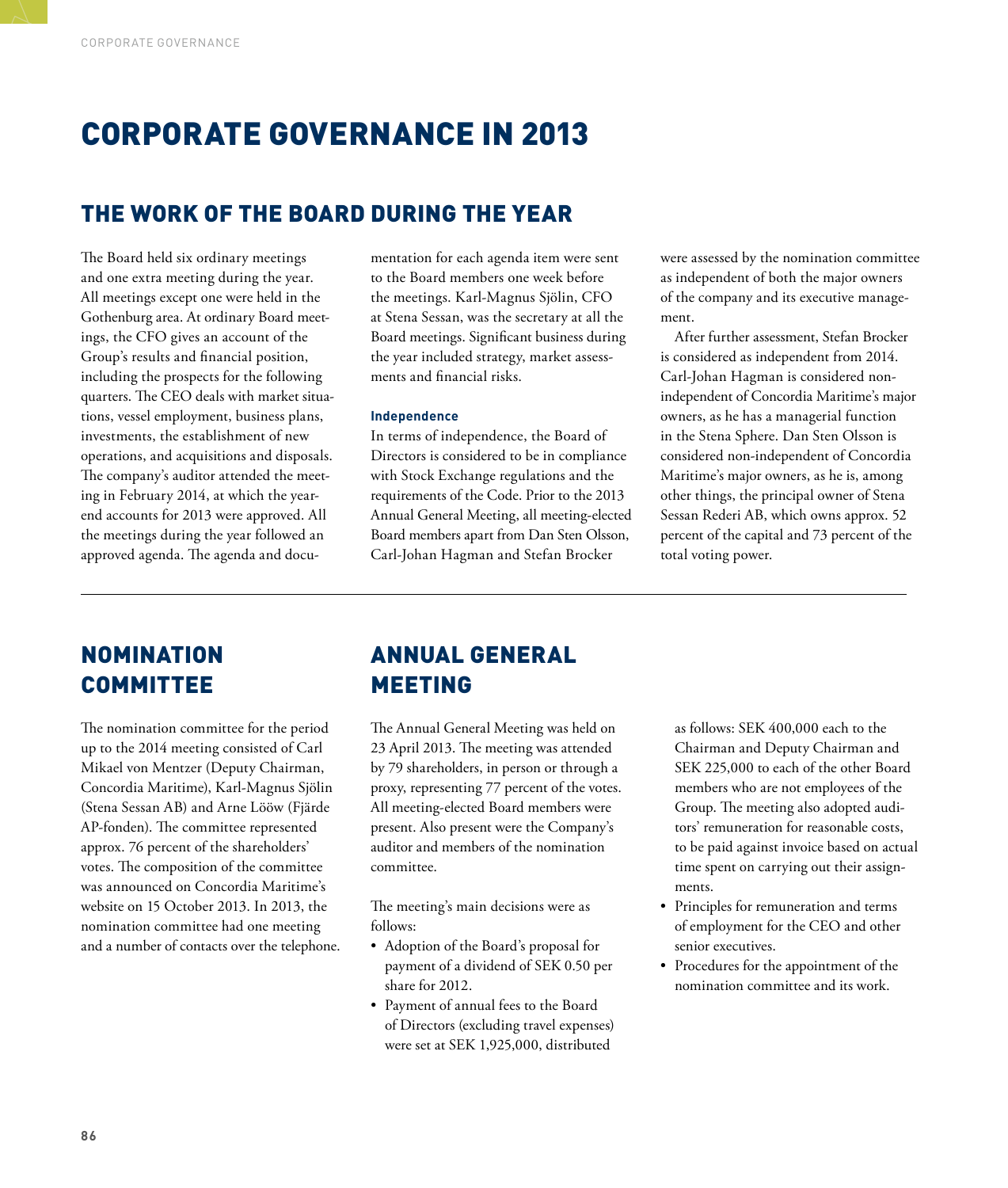## BOARD MEETINGS 2013

鬭

*Stena Rul* 

| 21 February        | Year-end and Per capsulam                        |  |  |
|--------------------|--------------------------------------------------|--|--|
| 23 April           | Interim Report<br><b>Statutory Board meeting</b> |  |  |
| 14 August          | Six-month report                                 |  |  |
|                    | 13 November Interim Report                       |  |  |
| 11 December Budget |                                                  |  |  |

**87**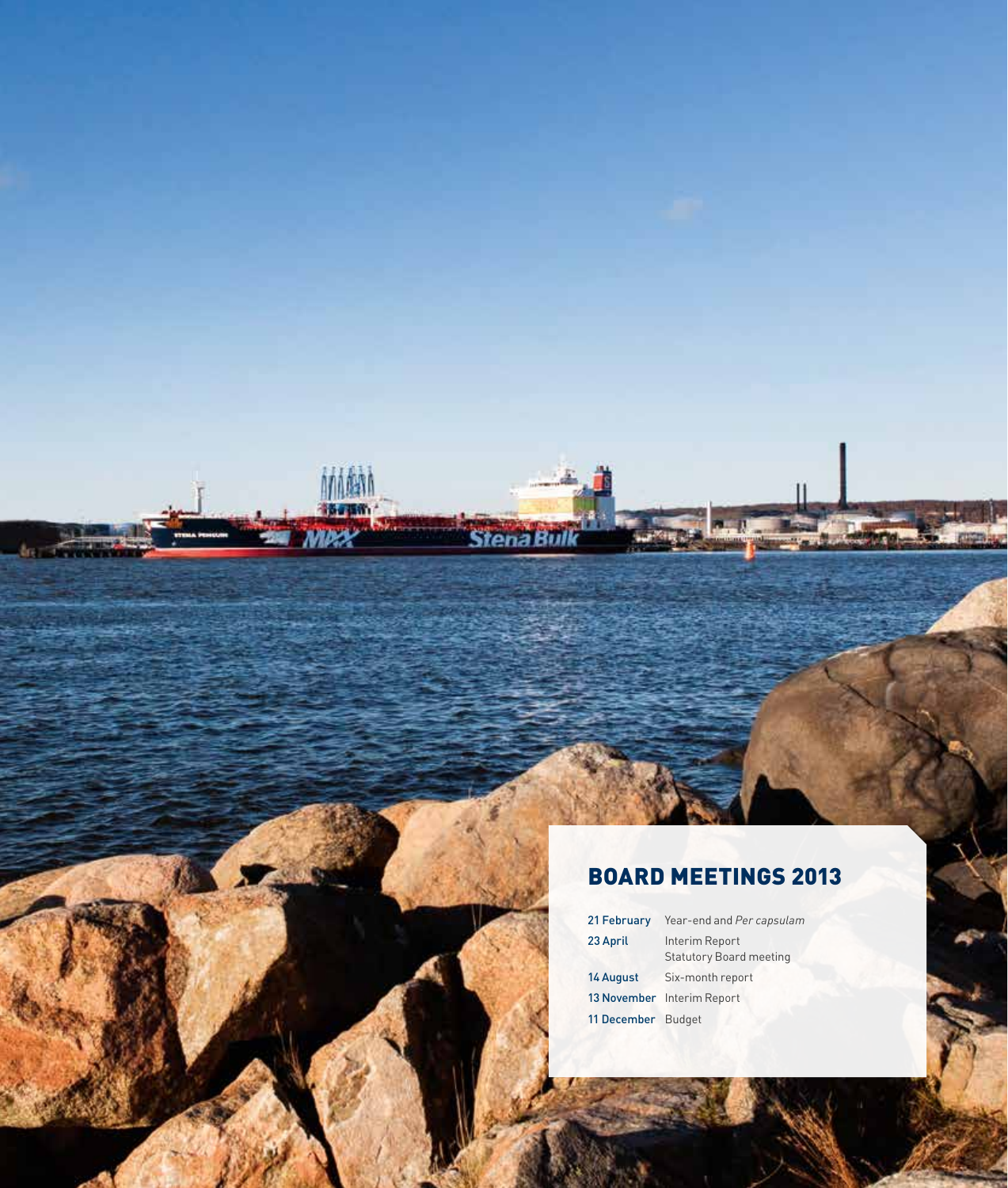### OPERATIONAL CONTROL IN 2013

A large part of the day-to-day operational work in the form of chartering and manning is purchased from related-party suppliers, primarily Stena Bulk, Stena Weco and Northern Marine Management (NMM). Stena Bulk and Stena Weco are responsible for chartering and operation of our ships, while NMM is responsible for manning, ship management and day-to-day maintenance.

From a control perspective, our main task is to monitor and evaluate whether the contracts entered into are performed as agreed.

There is close, virtually daily, contact with Stena Bulk, Stena Weco and NMM, and a formal report is made every quarter. At the end of each year, a larger-scale follow-up and evaluation of the collaboration is carried out.

#### **Chartering and operations**

The collaboration with Stena Bulk and Stena Weco with regard to chartering and opera-

tions is based on an agreement between the companies which is followed up and evaluated annually. Read more about the agreement in note 23.

Stena Bulk and Stena Weco are responsible for the day-to-day operation of the vessels, maintaining contact with customers, and acting as an intermediary in connection with different types of controls and inspections. Reporting is formalised and the most important elements are regular reports on income, the outcome of profit-sharing clauses and cost control.

#### **Manning, management and regular maintenance**

The collaboration with NMM encompasses services related to manning, management and regular maintenance. NMM is also responsible for contacts with the classification societies in the context of their inspections.

This collaboration is also followed up and evaluated on an annual basis. The evaluation includes monitoring of the budget and the fulfilment of defined goals.

#### **Control and inspection of vessels**

Shipping in general and tanker shipping in particular are associated with an extensive system of regulations. In addition to the owner's own inspections, several inspections are carried out annually by various stakeholders: customers, classification societies, port authorities and flag states. These inspections are largely similar to each other; the vessels undergo operational, technical, mechanical and safety checks. Some of the inspections are planned, while others are carried out without prior notice. Results are reported to the authorities concerned, the owner and, in some cases, also to the customer.

### COMPREHENSIVE INSPECTIONS – EXTERNAL AND INTERNAL

#### **Flag State Control**

All ships must be registered in a specific country. The owner of the ship undertakes thereby to comply with the laws and regulations laid down by the country in question. Flag State Control ensures that a ship complies with applicable laws and regulations.

#### **Port State Control**

Port State Control is the inspection of foreign ships calling at a nation's ports. The purpose is to check that the ships comply with requirements, that the crew has the right competence, and that international regulations (SOLAS, MARPOL and STCW) are adhered to.

#### **Classification society inspections**

The Classification society's inspections are conducted annually or following repairs/modifications. Additionally, a more comprehensive inspection is carried out every fifth year when the ship is dry-docked. Special emphasis is given to examining e.g. materials in the hull and machinery, maintenance procedures and quality level of the work done at the shipyard.

#### **Vetting – the customer's own inspection**

Vetting is carried out by the customer or inspectors designated by the customer. The owner invites the customer to carry out an inspection, which is normally done in connection with discharging. The inspections are very comprehensive. They are based on a standardised form and the results are shared between the oil companies via databases. In the event of more serious deficiencies, the customer can choose

to put the contract on hold until these have been corrected and new vetting has been carried out. The system allows oil companies to continuously check whether the vessels satisfy their internal criteria, without having to inspect the vessels themselves.

#### **The owner's own inspections**

NMM conducts regular scheduled, comprehensive inspections to check the conditions on board and the state of the vessel. These are documented in quarterly reports, and a monthly report of vetting inspections on board Concordia Maritime's vessels is also compiled.

Concordia Maritime holds meetings with NMM every quarter, at which all the vessels in the fleet are reviewed. The meetings deal with everything from freight rates, operation and drydock to work in the area of health, safety and environment.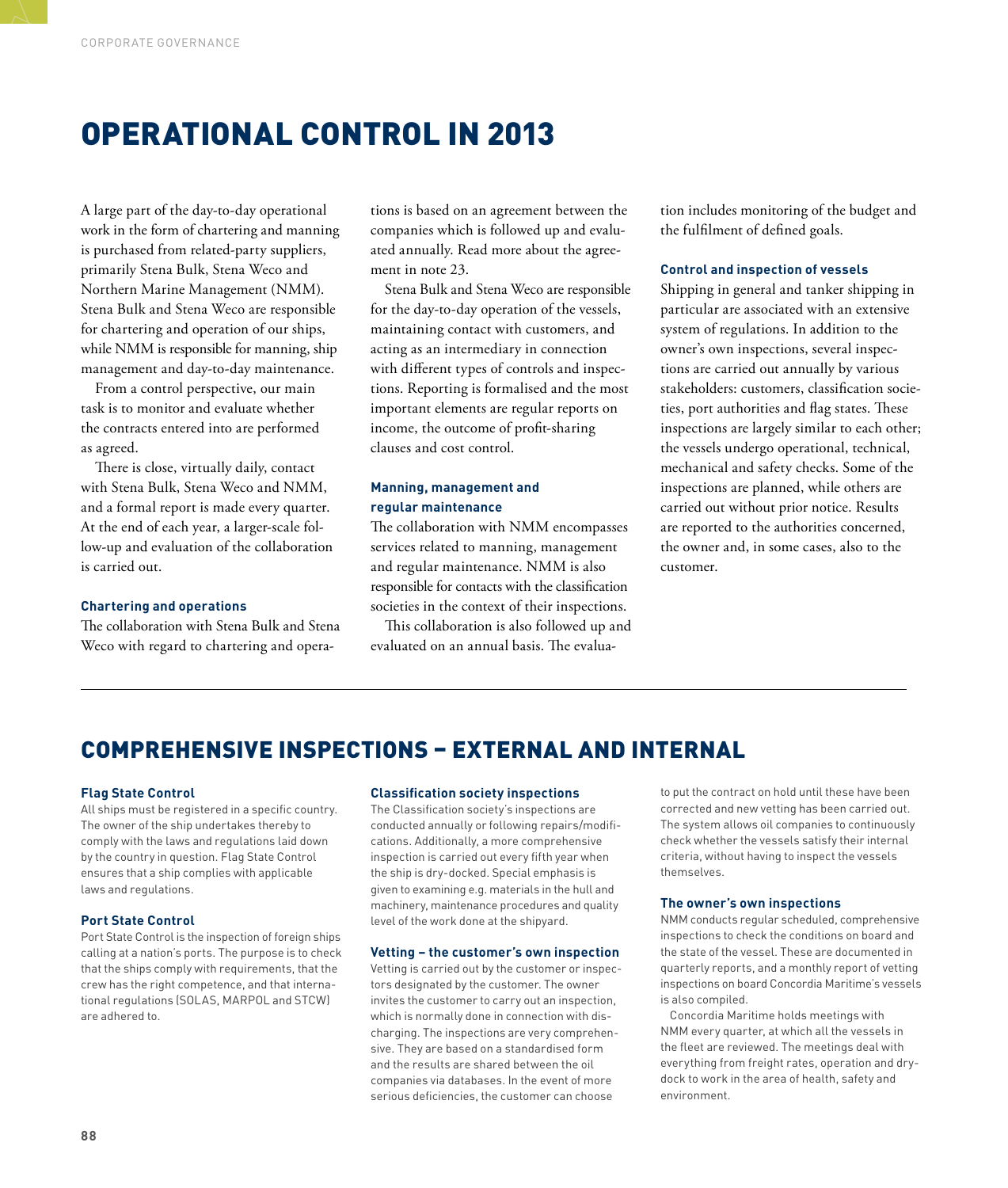### A YEAR WITH STENA PROVENCE

#### 11 DECEMBER

Ŝ

Vetting by Statoil, Port State Verting by Statuit, Pult State<br>Control in Masaieed, Qatar  $N$  4 FEBRUARY

 $\overline{\mathbf{V}}$ 

#### 20 NOVEMBER

Planned visit and inspection by NMM, and annual internal audit in Sitra, Bahrain

#### 10 OCTOBER

Port State Control in Lome, Togo

#### 22 SEPTEMBER

Port State Control in Abidjan, Ivory Coast

#### 18 AUGUST

Bermuda Flag State Control in Amsterdam, Netherlands

### 20 JULI

Vetting by Lukoil in Rotterdam, Netherlands

NMM inspection voyage between Gibraltar and Rotterdam, Netherlands

15 JULY

 $\overline{\mathbf{S}}$ 

Port State Control in Ventspils, Latvia

 $|\ddot{\text{o}}|$ 

#### 8 APRIL

Port State Control in La Plata, Argentina

#### 30 MAY

Vetting by Shell, Planned visit and inspection by NMM in Pyongtaek, South Korea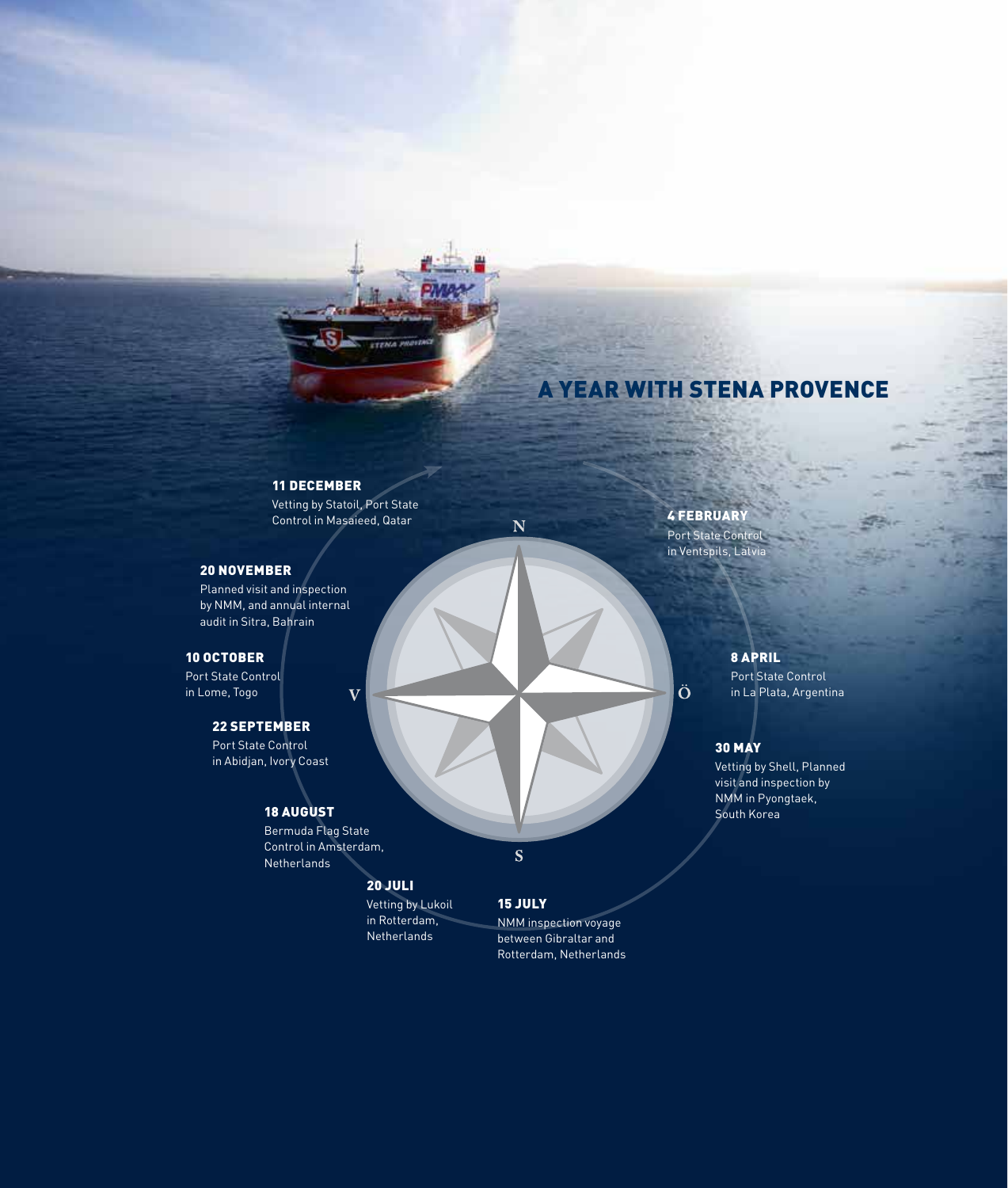### BOARD OF DIRECTORS



#### **Carl-Johan Hagman**

Born 1966. Board member since 2012. Chairman. LL.M. CEO Stena Rederi AB. CEO Stena Line. Responsible for Stena AB Group's shipping business.

**Background** Former CEO of Walleniusrederierna, Stockholm, Eukor Car Carriers, Seoul, Rederi AB Transatlantic, Skärhamn and Höegh Autoliners AS, Oslo.

**Other assignments** Chairman of Stena Bulk AB. Board member of Höegh Autoliners AS and Gard P81 Ltd.

**Special expertise** Has extensive experience in shipping and as a maritime lawyer and naval officer. 20 years' experience of Asia.

**Shares held in Concordia Maritime** 0



**Carl Mikael von Mentzer** 

Born 1944. Board member since 1998. Deputy Chairman. M.Pol.Sc.

**Background** Former Managing Director Offshore Accommodation Group Ltd., Aberdeen, Safe Partners AB, Gothenburg, and Götaverken Arendal AB, Gothenburg.

**Other assignments** Board member of Teekay Offshore Partners L.P., Bermuda.

**Special expertise** Has worked in shipping and offshore for nearly 40 years in Scandinavia, the UK and the US. Has good knowledge of the oil industry. **Shares held in Concordia Maritime** 50,000 B shares



#### **Stefan Brocker**

Born 1966. Board member since 2007. LL.B.

**Background** Partner and former Managing Partner, Mannheimer Swartling Advokatbyrå AB.

**Other assignments** Chairman of Mannheimer Swartling's Shipping Group, Board member of the European Maritime Lawyers Organisation, Honorary Consul of Greece Board member of School of Business, Economics and Law, University of Gothenburg.

**Special expertise** Shipping law. Has worked as a lawyer in shipping and offshore for almost 20 years. **Shares held in Concordia Maritime** 0



#### **Michael G:son Löw**

Born 1951. Board member since 2012. MBA. **Background** Former President and CEO of Preem AB, and a number of senior positions at Conoco Inc. in the Nordic region and internationally.

**Other assignments** Board Member Preem AB, Boliden AB, Norstel AB, Sv. Näringsliv, Vice Chairman IKEM AB and Swed/Russ. Ch. of Commerce. Member of the Board the Royal Academy of Sciences, Chalmers Advisory Committee, Sv. EnergiEk. Förening and Network for Oil & Gas.

**Special expertise** Active in the oil industry for 37 years. Brings expertise in energy/refining/trading/ shipping and financial issues.



#### **Morten Chr. Mo**

Born 1948. Board member since 2000. Certified economist BI (Oslo) and IMDE (PED), Lausanne. **Background** Director/Chairman Quillfeldt Rönneberg & Co, Leif Höegh & Co AS, Hator Management AS, CEO Stemoco Shipping AS and Lorentzen & Stemoco AS. **Other assignments** Board Member Cell-Vision AS, Bass Pte Ltd. Malaysia, Hadeland Folkehøyskole, Landsbyen Brandu 2020 and Hadeland Maskin AS. **Special expertise** Background as shipbroker, owner and partner of different shipping companies and active/investor in start-up companies in Norway. **Shares held in Concordia Maritime** 0



#### **Dan Sten Olsson**

Born 1947. Board Member since 1984, former Chairman. MBA.

#### Group CEO, Stena AB.

**Other assignments** Chairman of Stena Line Holding BV, Stena Metall AB, Stena Sessan AB. Deputy Chairman of the Swedish Shipowners' Association.

**Special expertise** Very extensive shipping knowledge with experience as President and CEO of the Stena Group since 1983.

**Shares held in Concordia Maritime**Via companies.

**Shares held in Concordia Maritime** 0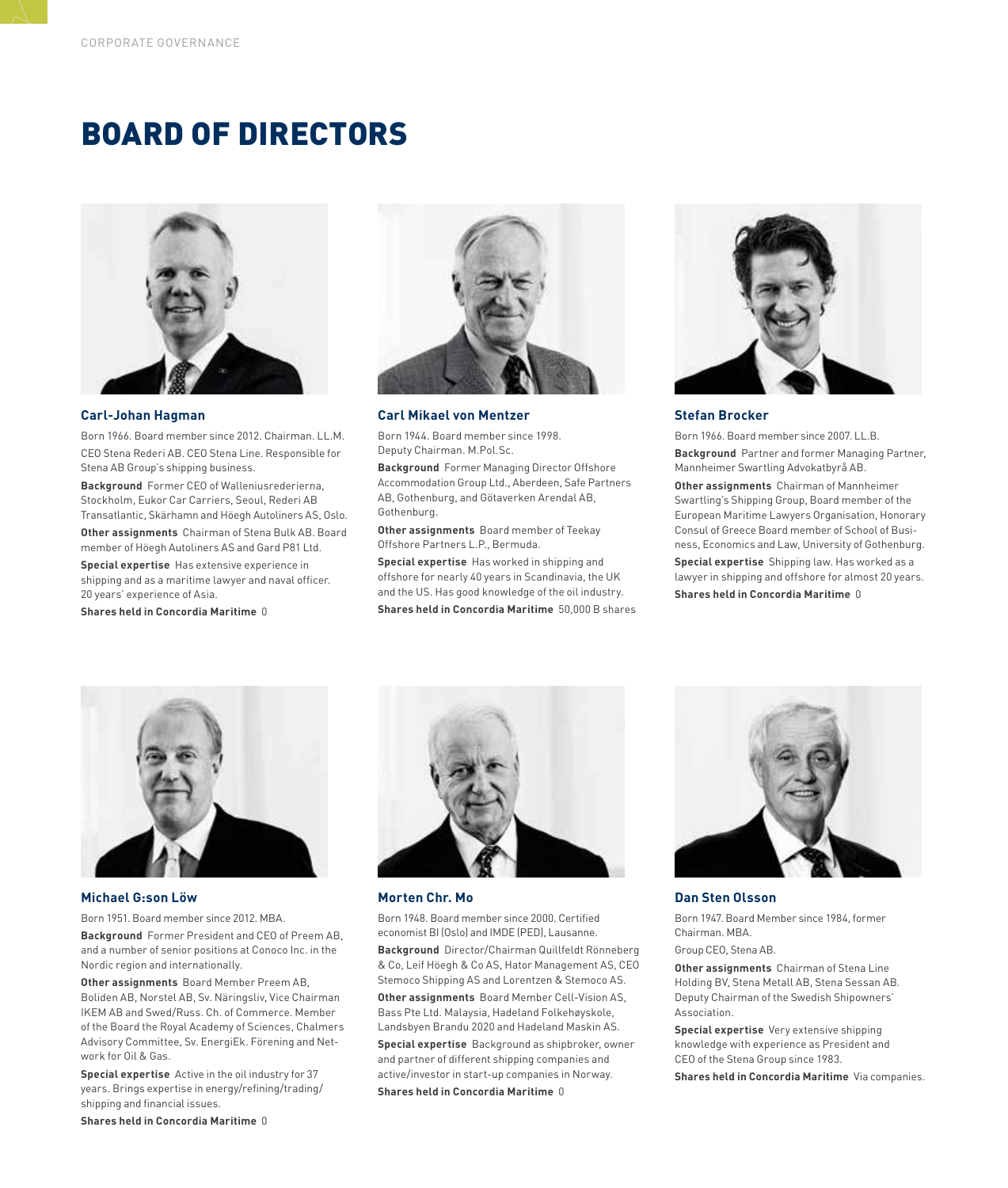

#### **Mats Jansson**

Born 1945. Board member since 2005. B.A.

**Background** Former CEO Argonaut and NYKCool AB. **Other assignments** Board Member Hexicon AB and Shelton Petroleum AB.

**Special expertise** Has a history in tankers and his entire working life in shipping. Possesses good knowledge and extensive experience in the financial aspects of shipping.

**Shares held in Concordia Maritime** 0

### BOARD ATTENDANCE AND REMUNERATION

|                                                     | Independent <sup>3)</sup>     | Total fees, SEK <sup>41</sup> | Attendance |
|-----------------------------------------------------|-------------------------------|-------------------------------|------------|
| Carl-Johan Hagman <sup>11</sup>                     | Non-independent               | 400 000                       | 7 of 7     |
| Carl Mikael von Mentzer <sup>11</sup>               | Independent                   | 400 000                       | 7 of 7     |
| Dan Sten Olsson                                     | Non-independent               | 225 000                       | 6 of 7     |
| Stefan Brocker                                      | Non-independent <sup>51</sup> | 225 000                       | 6 of 7     |
| Michael G:son Löw                                   | Independent                   | 225 000                       | 7 of 7     |
| Mats Jansson                                        | Independent                   | 225 000                       | 7 of 7     |
| Morten Chr Mo                                       | Independent                   | 225 000                       | 7 of 7     |
| Jörgen Lorén, Employee rep.                         | Independent                   | 25 000                        | 7 of 7     |
| Göran Dahlman, Employee rep.                        | Independent                   | 25 000                        | 4 of 7     |
| Daniel Holmgren <sup>2</sup> , Employee rep. deputy | Independent                   | 25 000                        | 3 of 7     |

1) Member of remuneration committee.

2) Elected from 14 August 2013.

3) Independent is defined as independent of the company, its management and major shareholders. 4) Remuneration of the Board is decided by the AGM and is paid to Board members of Concordia Maritime. 5) Independent from 2014.

AUDITOR

Johan Kratz, Authorised Public Accountant KPMG. Appointed in 2007.

### EMPLOYEE REPRESENTATIVES



#### **Jörgen Lorén**

Born 1961. Employee representative. Master Mariner. Dipl CMO (Commercial Management and Organization in Nautical Science). Employed by Stena Group since 1985. Board member since 2003.

**Other assignments** 1st Vice Chairman Swedish Maritime Officers' Association. Club chairman SFBF Stena Line. Vice Chairman Gothenburg Ship Masters Association. Employee representative on the Boards of Stena AB, Stena Line Scandinavia AB and Stena Rederi AB.

**Shares held in Concordia Maritime** 0



#### **Göran Dahlman**

Born 1953. Employee representative. Company management training, LO-skolan. Employed by Stena Group since 1989. Board member since 1996.

**Other assignments** Club Chairman SEKO Sjöfolk. Board member SEKO Sjöfolk and Torslanda Kulturhus AB. Deputy Board member Stena Marine Management AB and Stena Sessan AB. Employee Representative Stena Sessan Rederi AB and Deputy Gatubolaget AB styrelse. Partner, GDSS Konsult HB.

**Shares held in Concordia Maritime** 0



#### **Daniel Holmgren**

Born 1979. Deputy, employee representative. Employed by Stena Group since 2002. Board member since 2013.

**Other assignments** 1st Vice Club Chairman SEKO Sjöfolk. Deputy, Stena Marine Management AB. **Shares held in Concordia Maritime** 0